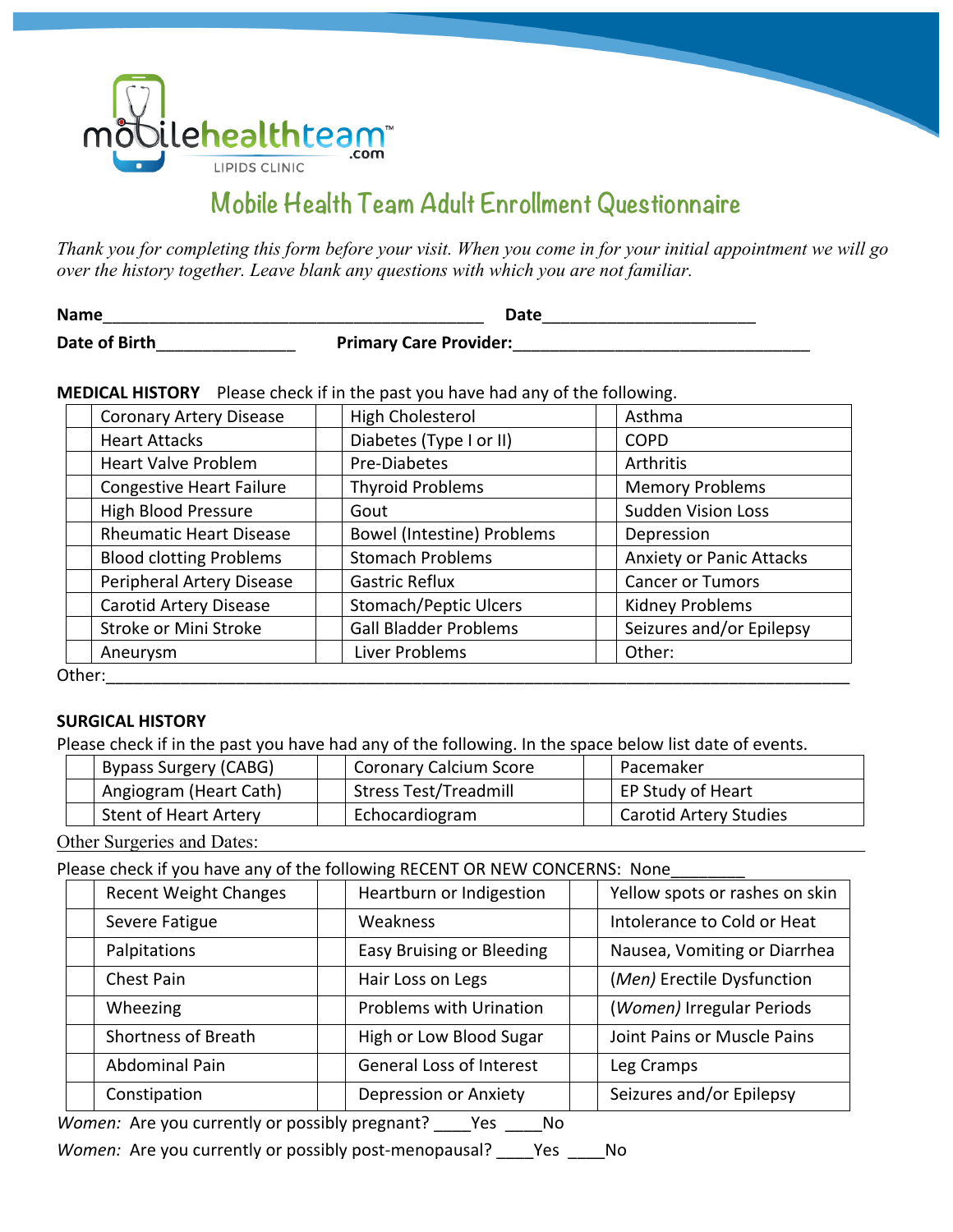

## **CURRENT MEDICATIONS:**

Prescriptions:\_\_\_\_\_\_\_\_\_\_\_\_\_\_\_\_\_\_\_\_\_\_\_\_\_\_\_\_\_\_\_\_\_\_\_\_\_\_\_\_\_\_\_\_\_\_\_\_\_\_\_\_\_\_\_\_\_\_\_\_\_\_\_\_\_\_\_\_\_\_\_\_\_\_\_\_\_\_\_

\_\_\_\_\_\_\_\_\_\_\_\_\_\_\_\_\_\_\_\_\_\_\_\_\_\_\_\_\_\_\_\_\_\_\_\_\_\_\_\_\_\_\_\_\_\_\_\_\_\_\_\_\_\_\_\_\_\_\_\_\_\_\_\_\_\_\_\_\_\_\_\_\_\_\_\_\_\_\_ \_\_\_\_\_\_\_\_\_\_\_\_\_\_\_\_\_\_\_\_\_\_\_\_\_\_\_\_\_\_\_\_\_\_\_\_\_\_\_\_\_\_\_\_\_\_\_\_\_\_\_\_\_\_\_\_\_\_\_\_\_\_\_\_\_\_\_\_\_\_\_\_\_\_\_\_\_\_\_\_\_\_\_\_ Over the counter/Herbal/Supplements: \_\_\_\_\_\_\_\_\_\_\_\_\_\_\_\_\_\_\_\_\_\_\_\_\_\_\_\_\_\_\_\_\_\_\_\_\_\_\_\_\_\_\_\_\_\_\_\_\_\_\_\_ Cholesterol Medications you have tried (if any):  $\blacksquare$ **ALLERGIES:** Have you had medication allergies or severe side effects? If yes, please list them with types of reactions: \_\_\_\_\_\_\_\_\_\_\_\_\_\_\_\_\_\_\_\_\_\_\_\_\_\_\_\_\_\_\_\_\_\_\_\_\_\_\_\_\_\_\_\_\_\_\_\_\_\_\_\_\_\_\_\_\_\_\_\_\_\_\_\_\_\_\_\_\_\_\_\_\_\_\_\_\_\_\_\_\_\_\_\_\_\_ Food, Environmental, Herbal/Supplements Allergies: **FAMILY HISTORY List history of family members with these problems & ages at onset:** High Blood Pressure\_\_\_\_\_\_\_\_\_\_\_\_\_\_\_\_\_\_\_\_\_\_\_\_\_\_\_\_\_Coronary Artery Disease\_\_\_\_\_\_\_\_\_\_\_\_\_\_\_\_\_\_\_\_\_\_\_\_\_\_\_\_\_ High Cholesterol\_\_\_\_\_\_\_\_\_\_\_\_\_\_\_\_\_\_\_\_\_ Bypass Surgery\_\_\_\_\_\_\_\_\_\_\_\_\_\_\_\_\_\_\_\_\_\_\_\_\_\_\_\_ Diabetes\_\_\_\_\_\_\_\_\_\_\_\_\_\_\_\_\_\_\_\_\_\_\_\_\_\_\_\_ Heart Attacks\_\_\_\_\_\_\_\_\_\_\_\_\_\_\_\_\_\_\_\_\_\_\_\_\_\_\_\_\_\_ Strokes\_\_\_\_\_\_\_\_\_\_\_\_\_\_\_\_\_\_\_\_\_\_\_\_\_\_\_\_ Other\_\_\_\_\_\_\_\_\_\_\_\_\_\_\_\_\_\_\_\_\_\_\_\_\_\_\_\_\_\_\_\_\_\_\_\_ Heritage: (We ask this because certain genetic cholesterol and/or heart problems may occur in certain ethnic/racial groups.) Check all that apply: Dutch South African Asian Hispanic \_\_French Canadian \_\_\_\_Jewish \_\_\_\_\_African American \_\_\_Other (please list) \_\_\_\_\_\_\_\_\_\_\_\_\_\_\_\_\_ SIBLINGS: #Brothers \_\_\_\_\_\_ # Sisters \_\_\_\_\_\_\_\_\_\_\_ CHILDREN: # Sons \_\_\_\_\_\_\_\_ Ages\_\_\_\_\_\_\_\_\_\_\_\_\_\_\_; # Daughters \_\_\_\_\_\_ Ages \_\_\_\_\_\_\_\_\_\_ **SOCIAL HISTORY:** Are you (please circle): Married Single Partnered Divorced Widowed Do you work outside the home? \_\_\_\_Yes \_\_\_\_No Occupation:\_\_\_\_\_\_\_\_\_\_\_\_\_\_\_\_\_\_\_\_\_\_\_\_ Do you use tobacco? \_\_\_\_Yes \_\_\_\_\_No \_\_\_\_Quit (Date \_\_\_\_\_) If yes, what and how much? **HEALTHY LIVING** Do you have any limitations to exercise? \_\_\_\_Yes \_\_\_\_No If yes, what limits you? \_\_\_\_\_\_\_\_\_\_\_\_\_\_\_\_\_ What types of exercise do you do? \_\_\_\_\_\_\_\_\_\_\_\_\_\_\_\_\_\_\_\_\_\_\_\_\_\_\_\_ How many days per week? \_\_\_\_\_ Please list one typical day of eating: (include amounts and types of foods – reg, low-fat, fat-free, etc) ? Breakfast\_\_\_\_\_\_\_\_\_\_\_\_\_\_\_\_\_\_\_\_\_\_\_\_\_\_\_\_\_\_\_\_\_\_\_\_\_\_\_\_\_\_\_\_\_\_\_\_\_\_\_\_\_\_\_\_\_\_\_\_\_\_\_\_\_\_\_\_\_\_\_\_\_\_\_\_\_ Lunch\_\_\_\_\_\_\_\_\_\_\_\_\_\_\_\_\_\_\_\_\_\_\_\_\_\_\_\_\_\_\_\_\_\_\_\_\_\_\_\_\_\_\_\_\_\_\_\_\_\_\_\_\_\_\_\_\_\_\_\_\_\_\_\_\_\_\_\_\_\_\_\_\_\_\_\_\_\_\_\_ Dinner\_\_\_\_\_\_\_\_\_\_\_\_\_\_\_\_\_\_\_\_\_\_\_\_\_\_\_\_\_\_\_\_\_\_\_\_\_\_\_\_\_\_\_\_\_\_\_\_\_\_\_\_\_\_\_\_\_\_\_\_\_\_\_\_\_\_\_\_\_\_\_\_\_\_\_\_\_\_\_ Have you ever seen a Dietitian or Nutritionist? Yes No Do you prepare the food? \_\_\_\_\_Yes \_\_\_\_\_No Do you read food labels? \_\_\_\_Yes \_\_\_\_No Who does the food shopping? \_\_\_\_\_\_\_\_\_\_\_\_